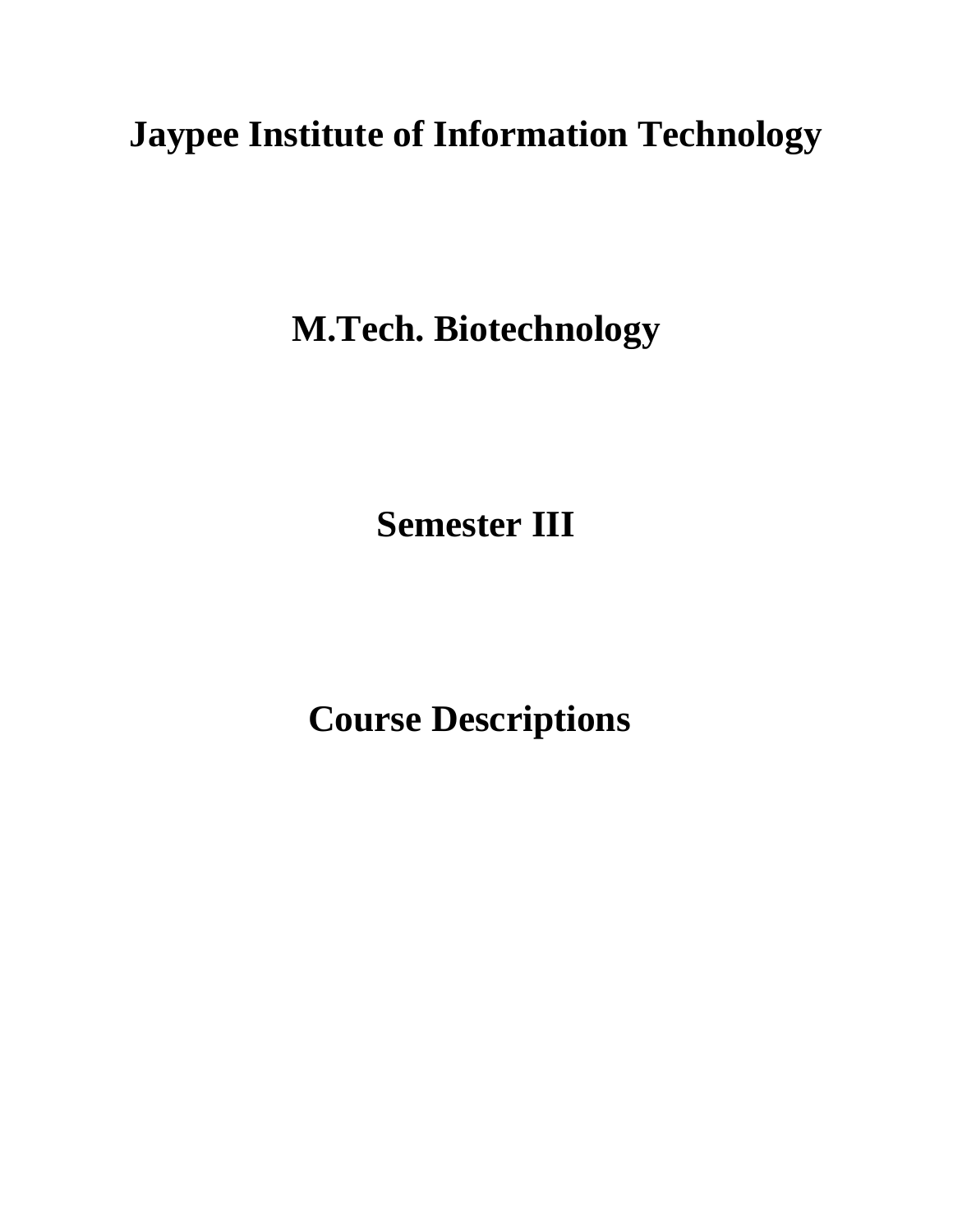## **Detailed Syllabus**

| <b>Course Code</b> | 17M17BT211                    | Semester ODD |                      | <b>Semester</b> X and M.Tech III sem<br><b>Session</b> 2018-2019 |                                    |
|--------------------|-------------------------------|--------------|----------------------|------------------------------------------------------------------|------------------------------------|
|                    |                               |              |                      |                                                                  | <b>Month from July to December</b> |
| Course Name        | <b>Seminar and Term Paper</b> |              |                      |                                                                  |                                    |
| <b>Credits</b>     |                               |              | <b>Contact Hours</b> |                                                                  |                                    |

#### **Lecture-wise Breakup**

| <b>Faculty (Names)</b> | Coordinator(s)                 | DrGarimaMathur  |
|------------------------|--------------------------------|-----------------|
|                        | Teacher(s)<br>(Alphabetically) | Dr GarimaMathur |

| <b>COURSE OUTCOMES</b> | <b>COGNITIVE LEVELS</b>                                                         |                       |
|------------------------|---------------------------------------------------------------------------------|-----------------------|
| C <sub>212.1</sub>     | Make use of existing literature to define a research problem.                   | Applying Level $(C3)$ |
| C <sub>212.2</sub>     | Survey the available scientific resources & databases to address<br>the problem | Analyzing Level (C4)  |
| C <sub>212.3</sub>     | Evaluate and critique acquired knowledge                                        | Evaluate Level (C5)   |
| C <sub>212.4</sub>     | Conclude through oral and written scientific presentations                      | Evaluate Level (C5)   |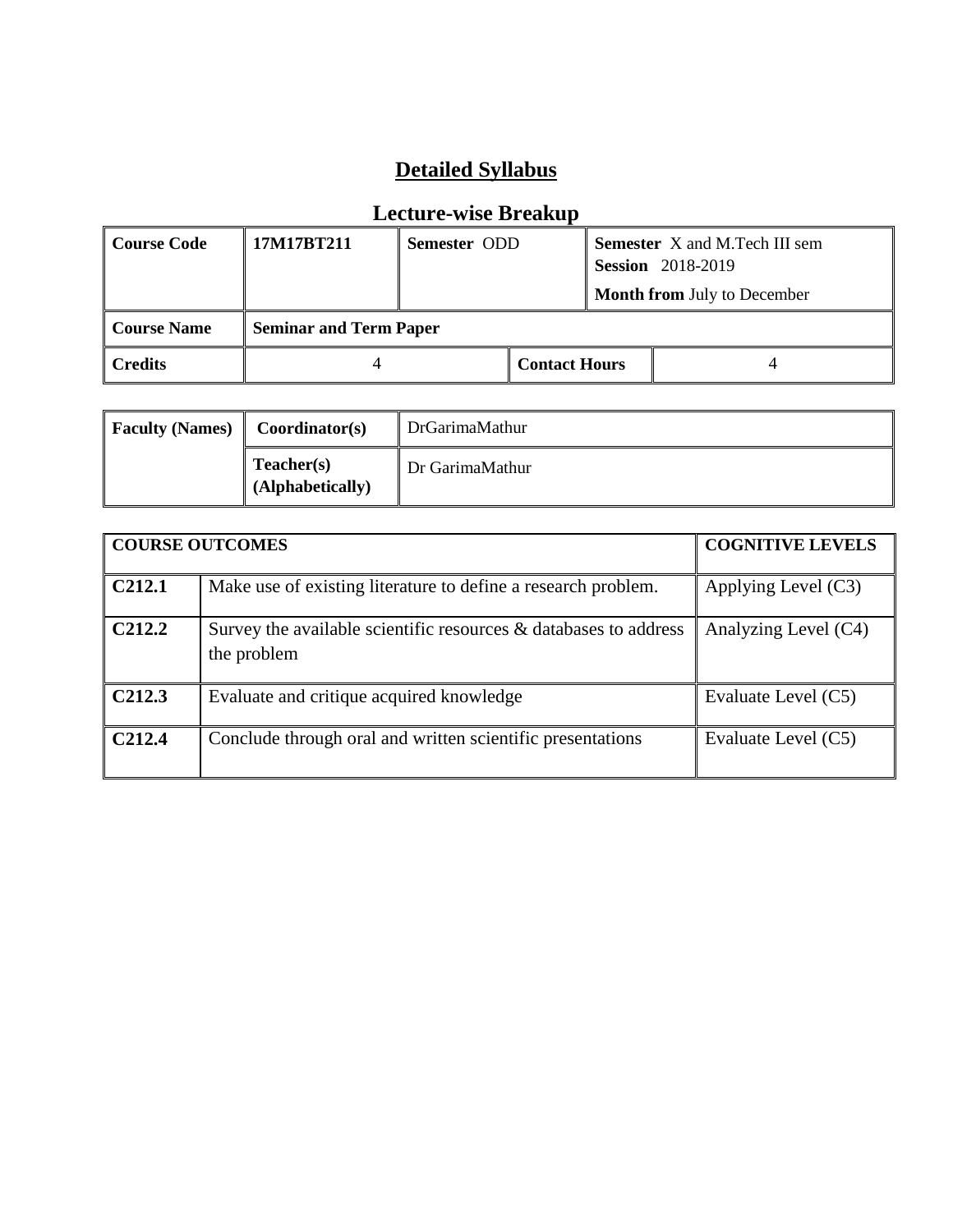### **Detailed Syllabus**

### **Lecture-wise Breakup**

| Course Code | 17M17RT212                       | Semester ODD |                      |  | <b>Semester</b> X and M.Tech III sem<br><b>Session</b> 2018-2019 |
|-------------|----------------------------------|--------------|----------------------|--|------------------------------------------------------------------|
|             |                                  |              |                      |  | <b>Month from July to December</b>                               |
| Course Name | <b>Project Based Learning-II</b> |              |                      |  |                                                                  |
| l Credits   |                                  |              | <b>Contact Hours</b> |  |                                                                  |

| <b>Faculty (Names)</b> | Coordinator(s)                 | Dr AshwaniMathur |
|------------------------|--------------------------------|------------------|
|                        | Teacher(s)<br>(Alphabetically) | Dr AshwaniMathur |

|                    | <b>COURSE OUTCOMES</b>                                                             | <b>COGNITIVE LEVELS</b>        |
|--------------------|------------------------------------------------------------------------------------|--------------------------------|
| C <sub>201.1</sub> | Compare and contrast the existing literature and interpret the<br>research problem | Understanding Level 2          |
| C201.2             | Make use of biotechnological and allied fields to explore<br>different strategies  | Applying Level 3               |
| C <sub>201.3</sub> | Designing the research strategy                                                    | <b>Create Level</b><br>Level 6 |
| C <sub>201.4</sub> | Conclude the research finding through presentation and<br>technical report         | Analyzing Level 4              |